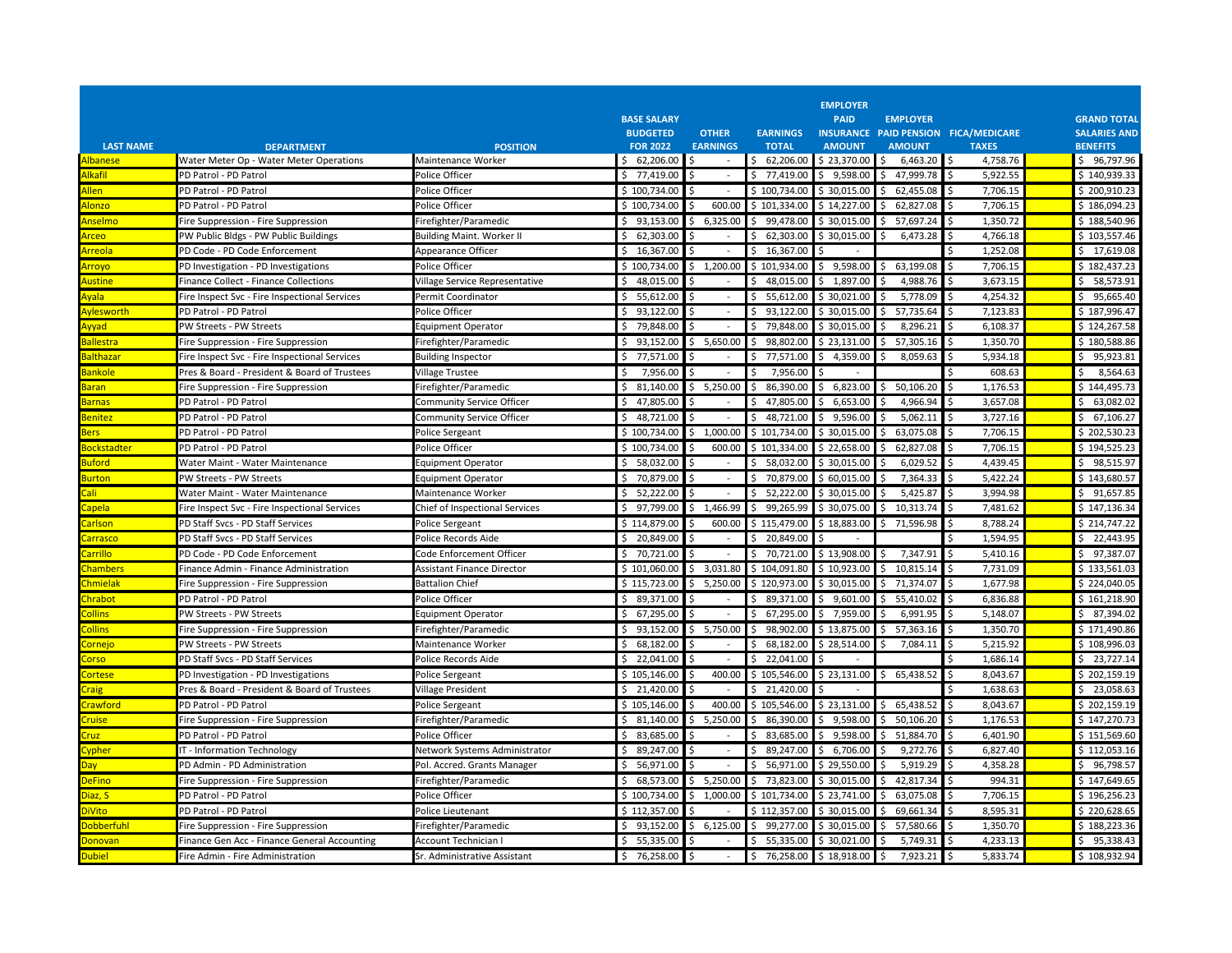| <b>Duchak</b>              | PD Patrol - PD Patrol                        | Police Officer                             | \$100,734.00    | I\$            | 600.00 \$ 101,334.00 \$ 30,015.00 \$ 62,827.08 \$             |                          |                           | 7,706.15  | \$201,882.23    |
|----------------------------|----------------------------------------------|--------------------------------------------|-----------------|----------------|---------------------------------------------------------------|--------------------------|---------------------------|-----------|-----------------|
| <b>Juran</b>               | PD Patrol - PD Patrol                        | Police Officer                             | \$78,652.00     |                | \$78.652.00                                                   | 9.596.00<br>Ŝ.           | 48.764.24                 | 6.016.88  | \$143.029.12    |
| <b>Juval</b>               | PW Streets - PW Streets                      | Maintenance Worker                         | \$52,222.00     |                | \$<br>52,222.00                                               | \$6,482.00               | 5,425.87                  | 3,994.98  | \$68,124.85     |
| dwards                     | Fire Suppression - Fire Suppression          | Fire Lieutenant                            | \$108,338.00    | \$7,300.00     | \$115,638.00                                                  | \$30,015.00              | 67,070.04<br>Ś            | 8,287.86  | \$221.010.90    |
| <b>Ileson</b>              | PD Patrol - PD Patrol                        | Police Officer                             | \$71,122.00     |                | 71,122.00                                                     | 9,596.00                 | 44,095.64                 | 5,440.83  | \$130,254.47    |
| <b>E</b> liciano-Gutierrez | Pres & Board - President & Board of Trustees | <b>Village Trustee</b>                     | 7,956.00        |                | 7,956.00                                                      |                          |                           | 608.63    | 8,564.63        |
| eyl-                       | Fire Suppression - Fire Suppression          | Firefighter - Part-Time                    | Ś.<br>54,766.89 | \$             | 54,766.89                                                     |                          |                           | 794.12    | 55,561.01<br>Ś. |
| <b>itzpatrick</b>          | Water Treatment - Water Treatment            | Water Supply Operator                      | \$68,917.00     | Ŝ.             | 68,917.00<br>Ś.                                               | \$6,823.00               | 7,160.48<br>\$            | 5,272.15  | \$88,172.63     |
| Foley:                     | PD Staff Svcs - PD Staff Services            | Police Records Supervisor                  | 68,004.00<br>S. | \$1,020.06     | Ś.<br>69,024.06                                               | \$3,970.00               | 7,171.60                  | 5,202.31  | \$85,367.97     |
| ors.                       | Fire Admin - Fire Administration             | ire Chief                                  | \$158,464.00    |                | \$158,464.00                                                  | \$12,341.00              | 91,909.12                 | 2,297.73  | \$265,011.85    |
| ricke                      | PW Engineering - PW Engineering              | <b>Engineering Technician</b>              | \$66,651.00     |                | 66,651.00<br>Ś.                                               | \$18,904.00              | 6,925.04                  | 5,098.80  | \$97,578.84     |
| <b>uchs</b>                | PD Code - PD Code Enforcement                | Code Enforcement Officer                   | 51,494.00<br>Ś. |                | 51,494.00<br>Ś.                                               | 4,977.00<br>\$.          | 5,350.23                  | 3,939.29  | \$65,760.52     |
| uscone                     | Fire Suppression - Fire Suppression          | Firefighter/Paramedic                      | 93,152.00<br>\$ | 7,350.00<br>Ś  | \$100,502.00                                                  | 4,503.00<br>\$           | 58,291.16                 | 1,350.70  | \$164,646.86    |
| <u>iarcial</u>             | PD Patrol - PD Patrol                        | Police Officer                             | \$100,734.00    | 400.00         | \$101,134.00                                                  | 6,823.00<br>l S          | 62,703.08                 | 7,706.15  | \$178,366.23    |
| <b>Sawlik</b>              | Fire Suppression - Fire Suppression          | Fire Lieutenant                            | \$108,338.00    | 7,150.00<br>Ś. | \$115,488.00                                                  | \$30,015.00              | 66,983.04                 | 1,570.90  | \$214,056.94    |
| <b>Serstein</b>            | IT - Information Technology                  | Chief Information Officer                  | \$148,041.00    | 4,441.23<br>S. | \$152,482.23                                                  | \$21,043.00              | 15,842.90<br>Ś            | 11,325.14 | \$200,693.27    |
| <b>ibbons</b>              | Fire Suppression - Fire Suppression          | irefighter/Paramedic                       | \$93,152.00     | 5,500.00<br>\$ | Ś.<br>98,652.00                                               | \$30,015.00              | 57,218.16                 | 1,350.70  | \$187,235.86    |
| ii.                        | PW Forestry - PW Forestry                    | Maintenance Worker                         | \$60,196.00     |                | Ś.<br>60,196.00                                               | \$30,015.00              | 6,254.36                  | 4,604.99  | \$101,070.36    |
| iudice                     | PD Patrol - PD Patrol                        | Police Officer                             | \$100,734.00    |                | \$100,734.00                                                  | \$18,883.00              | 62,455.08                 | 7,706.15  | \$189,778.23    |
| <mark>iniewos:</mark>      | PD Patrol - PD Patrol                        | Police Sergeant                            | \$115,479.00    | 600.00         | \$116,079.00                                                  | \$23,131.00              | 71,968.98                 | 8,834.14  | \$220,013.12    |
| <b>Gonzaga</b>             | PD Investigation - PD Investigations         | Police Officer                             | \$101.934.00    |                | \$101,934.00                                                  | 6,823.00<br>S.           | 63,199.08<br>Ś            | 7,797.95  | \$179,754.03    |
| <b>Sonzalez</b>            | Fire Suppression - Fire Suppression          | Firefighter/Paramedic                      | \$93,152.00     | Ś.<br>6,650.00 | \$99,802.00                                                   | 9,598.00<br>IS.          | 57,885.16<br>Ŝ.           | 1,350.70  | \$168,635.86    |
| <b>Gonzalez</b>            | PD Investigation - PD Investigations         | Police Officer                             | \$100.734.00    |                | \$100,734.00                                                  | \$23,741.00              | 62,455.08<br>Ś            | 7,706.15  | \$194,636.23    |
| iovind                     | Economic Dvlpmnt - Economic Development      | Comm. & Econ. Development Director         | \$140,053.00    | 4,201.59<br>S. | \$144,254.59                                                  | \$5,565.00               | 14,988.05                 | 10,714.05 | \$175,521.70    |
| <b>Gray</b>                | Water Maint - Water Maintenance              | Equipment Operator                         | 62,302.00<br>Ś. |                | 62,302.00                                                     | \$23,131.00              | 6,473.18                  | 4,766.10  | \$96,672.28     |
| <u>ireene</u>              | PW Fleet Svcs - PW Fleet Services            | Mechanic                                   | \$73,743.00     |                | Ś.<br>73,743.00                                               | 9,598.00<br>S.           | 7,661.90                  | 5,641.34  | \$96,644.24     |
| iross                      | PD Staff Svcs - PD Staff Services            | Police Records Clerk                       | 45,892.00<br>Ś. | Ŝ.             | 45,892.00<br>Ś.                                               | \$30,006.00              | 4,768.18                  | 3,510.74  | \$4,176.92      |
| <b>lansen</b>              | PD Investigation - PD Investigations         | Police Officer                             | \$101,934.00    |                | \$101,934.00                                                  | 6,656.00<br>Ŝ.           | 63,199.08                 | 7,797.95  | \$179,587.03    |
| <b>layes</b>               | PD Patrol - PD Patrol                        | Police Officer                             | \$100,734.00    | 400.00<br>Ŝ.   | \$101,134.00                                                  | 9,601.00<br>I\$          | 62,703.08                 | 7,706.15  | \$181,144.23    |
| ledman, I                  | Sewage Treatment                             | Equipment Operator                         | \$70,879.00     |                | \$70,879.00                                                   | \$14,227.00              | 7,364.33                  | 5,422.24  | \$97,892.57     |
| Hedman, T                  | PW Streets - PW Streets                      | Maintenance Worker                         | \$56,222.00     |                | Ś.<br>56,222.00                                               | \$6,482.00               | 5,841.47                  | 4,300.98  | \$72,846.45     |
| <b>Hendry</b>              | PD Patrol - PD Patrol                        | Police Sergeant                            | \$105,146.00    |                | \$105,146.00                                                  | \$30,015.00              | 65,190.52                 | 8,043.67  | \$208,395.19    |
| <b>Henry</b>               | Water Treatment - Water Treatment            | Water Supply Operator                      | \$4,514.00      | Ś.             | 84,514.00<br>Ś.                                               | \$18,410.00              | 8,781.00                  | 6,465.32  | \$118,170.33    |
| dernandez                  | PD Patrol - PD Patrol                        | Community Service Officer                  | \$52,409.00     |                | 52,409.00<br>\$                                               | \$30,015.00              | 5,445.30                  | 4,009.29  | \$91,878.58     |
| dernandez                  | Fire Suppression - Fire Suppression          | Firefighter/Paramedic                      | Ś.<br>93,152.00 | 7,200.00<br>ς. | \$100,352.00                                                  | \$30,015.00              | 58,204.16                 | 1,350.70  | \$189,921.86    |
| <b>lerzog</b>              | Fire Suppression - Fire Suppression          | Firefighter/Paramedic                      | 93,152.00<br>Ś. | 6,300.00<br>Ŝ. | 99,452.00<br>Ś.                                               | \$30,015.00              | 57,682.16<br><sub>S</sub> | 1,350.70  | \$188,499.86    |
| <b>Hoffman</b>             | PD Code - PD Code Enforcement                | Code Enforcement Supervisor                | \$31,947.00     | 1,229.21<br>Ŝ. | \$3,176.21                                                    | \$13,916.00              | 8,642.01                  | 6,268.95  | \$112,003.16    |
| tosea                      | PD Investigation - PD Investigations         | Police Officer                             | \$101,934.00    | 400.00         | \$102,334.00                                                  | \$24,652.00              | 63,447.08                 | 7,797.95  | \$198,231.03    |
| lughes                     | Water Maint - Water Maintenance              | Maintenance Worker                         | \$56,222.00     | $\sim$         | 56,222.00<br>S.                                               | 9,601.00<br>S.           | 5,841.47                  | 4,300.98  | \$75,965.45     |
| <u>Iussaini</u>            | Pres & Board - President & Board of Trustees | Village Trustee                            | 7,956.00<br>ς.  | S              | 7,956.00                                                      |                          |                           | 608.63    | 8,564.63<br>\$. |
| dstein                     | PD Staff Svcs - PD Staff Services            | Police Records Aide                        | \$20,053.00     |                | 20,053.00<br>Ś.                                               |                          |                           | 1,534.05  | \$21,587.05     |
| pjian                      | Finance Collect - Finance Collections        | Village Service Representative             | 66,770.00<br>\$ |                | 66,770.00<br>ς.                                               | 9,971.00<br>$\mathsf{S}$ | 6,937.40                  | 5,107.91  | 88,786.31<br>\$ |
| ablonski                   | Sewage Treatment                             | Wastewater Treatment Operator Trainee      | \$57,366.00     |                | 57,366.00<br>Ś.                                               | 6,826.00<br>S.           | 5,960.33                  | 4,388.50  | Ś.<br>74,540.83 |
| amieson-Jones              | PD Patrol - PD Patrol                        | Police Officer                             | \$89,371.00     | Š.             | \$<br>89,371.00                                               | \$18,883.00              | 55,410.02                 | 6,836.88  | \$170,500.90    |
| asper                      | Fire Suppression - Fire Suppression          | Battalion Chief                            | \$122,523.00    | \$5,250.00     | \$127,773.00                                                  | \$30,114.00              | 75,386.07                 | 1,776.58  | \$235,049.65    |
| ezierski                   | Finance Collect - Finance Collections        | Village Service Representative             | \$46,065.00     |                | Ś.<br>46,065.00                                               | \$30.009.00              | 4.786.15                  | 3,523.97  | \$4,384.13      |
| ohnson                     | PD Admin - PD Administration                 | Deputy Chief of Police                     | \$149,115.00    |                | \$149,115.00                                                  | \$23,734.00              | 92,451.30                 | 9,880.16  | \$275,180.46    |
| ohnson                     | PW Fleet Svcs - PW Fleet Services            | Mechanic                                   | \$3,505.00      | <sup>\$</sup>  | Ś.<br>83,505.00                                               | \$30,015.00              | 8,676.17                  | 6,388.13  | \$128,584.30    |
| uarez                      | Fire Suppression - Fire Suppression          | irefighter - Part-Time                     | \$54,766.89     | Ś              | \$<br>54,766.89                                               |                          |                           | 794.12    | \$5,561.01      |
| ajohn kittiyuth            | PD Patrol - PD Patrol                        | Police Officer                             | \$100.734.00    | 400.00<br>Ŝ.   | \$101,134.00                                                  | \$23,131.00              | 62,703.08<br>Ŝ.           | 7,706.15  | \$194,674.23    |
| Caye                       | PW Public Bldgs - PW Public Buildings        | <b>Building Maint. Division Supervisor</b> |                 |                | $$98,507.00 $$1,477.61 $$99,984.61 $30,077.00 $$10,388.40 $$$ |                          |                           | 7,535.79  | \$147,985.79    |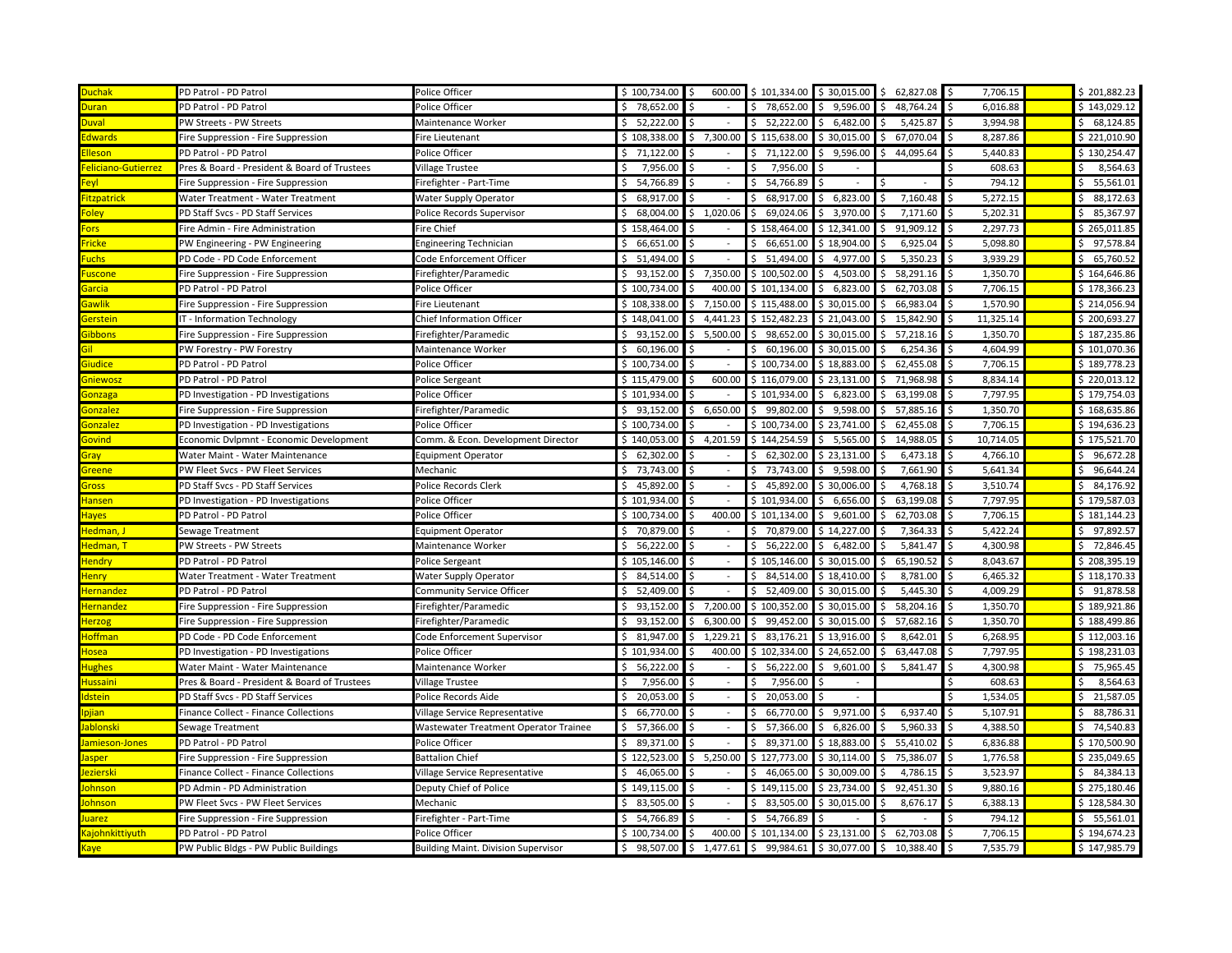| <u>(emper</u>             | Pres & Board - President & Board of Trustees  | Village Trustee                         | 7,956.00<br>\$  | \$                      | 7,956.00        | l \$                   |                 | 608.63                            | \$<br>8,564.63  |
|---------------------------|-----------------------------------------------|-----------------------------------------|-----------------|-------------------------|-----------------|------------------------|-----------------|-----------------------------------|-----------------|
| laus                      | Sewage Treatment                              | Wastewater Treatment Operator           | Ś.<br>66,643.00 |                         | \$<br>66,643.00 | \$ 30,015.00           | 6,924.21        | Ś<br>5,098.19                     | \$108.680.40    |
| ody                       | Fire Suppression - Fire Suppression           | <b>Battalion Chief</b>                  | \$121,839.00    | \$5,250.00              | \$127,089.00    | \$30,114.00            | 74,982.51<br>\$ | 1,842.79<br>l \$                  | \$234,028.30    |
| ofink                     | Fire Suppression - Fire Suppression           | Firefighter - Part-Time                 | \$54,766.89     |                         | \$54,766.89     |                        |                 | 4,189.67<br>Ś                     | \$58,956.56     |
| osartes                   | PD Patrol - PD Patrol                         | Police Officer                          | \$100,734.00    | $\hat{\zeta}$<br>400.00 | \$101,134.00    | \$23,741.00            | Ŝ.<br>62,703.08 | 7,706.15<br>$\breve{\phantom{a}}$ | \$195,284.23    |
| <b>rasowski</b>           | Fire Suppression - Fire Suppression           | Firefighter/Paramedic                   | \$93,152.00     | \$6,600.00              | \$99,752.00     | \$4,976.00             | 57,856.16<br>\$ | 1,446.40<br>Ŝ.                    | \$164,030.56    |
| rauser                    | Village Manager - Village Manager             | Executive Assistant                     | \$80,057.00     |                         | \$80,057.00     | \$9,638.00             | 8,317.92<br>Ś   | 6,124.36<br>¢                     | \$104,137.28    |
| urcz                      | HR Department - Human Resources Department    | Human Resources Director                | \$126,083.00    | \$3,782.49              | \$129,865.49    | \$30,585.00            | Ŝ.<br>13,493.02 | 9,645.35<br>Ŝ.                    | \$183,588.86    |
| urka                      | Fire Suppression - Fire Suppression           | Firefighter/Paramedic                   | Ś.<br>93,152.00 | 5,550.00<br>\$.         | \$98,702.00     | \$30,015.00            | 57,247.16<br>Ś  | 7,126.13                          | \$193,090.29    |
| urtz                      | PD Staff Svcs - PD Staff Services             | Police Records Clerk                    | \$<br>58,178.00 |                         | \$58,178.00     | \$6,831.00             | 6,044.69<br>\$. | 4,450.62<br>.S                    | \$75,504.31     |
| urzeja                    | PD Code - PD Code Enforcement                 | Code Enforcement Officer                | \$<br>46,876.00 | Ś                       | \$<br>46,876.00 | \$30,006.00            | 4,870.42<br>Ś   | 3,586.01<br>Ś                     | \$85,338.43     |
| <mark>abanowski</mark>    | PD Patrol - PD Patrol                         | Police Officer                          | 80,329.00<br>\$ |                         | 80,329.00<br>Ś. | \$30,015.00            | 49,803.98<br>S  | 6,145.17                          | \$166,293.15    |
| ake                       | Fire Inspect Svc - Fire Inspectional Services | <b>Building Inspector</b>               | 64,921.00<br>Ś. |                         | 64,921.00<br>\$ | \$14,245.00            | 6,745.29<br>ς   | 4,966.46                          | \$90,877.75     |
| anctot                    | Fire Suppression - Fire Suppression           | Firefighter/Paramedic                   | Ś.<br>93,152.00 | 6,125.00<br>S.          | 99,277.00<br>\$ | \$10,074.00            | 57,580.66<br>Ŝ  | 1,350.70                          | \$168,282.36    |
| anghenry                  | PD Patrol - PD Patrol                         | Police Officer                          | \$100,734.00    | \$1,000.00              | \$101,734.00    | \$30,015.00            | 63,075.08       | 7,706.15                          | \$202,530.23    |
| arson                     | PW Streets - PW Streets                       | Maintenance Worker                      | \$73,584.00     |                         | \$73,584.00     | \$9,118.00             | 7,645.38        | 5,629.18                          | \$95,976.55     |
| <mark>awandow</mark>      | Fire Inspect Svc - Fire Inspectional Services | Plan Reviewer/Project Coordinator       | \$<br>64,921.00 |                         | \$64,921.00     | \$30,075.00            | 6,745.29        | 4,966.46                          | \$106,707.75    |
| awler                     | PD Patrol - PD Patrol                         | Police Officer                          | \$100,734.00    | 400.00<br>Ś             | \$101,134.00    | 9,598.00<br>Ś.         | 62,703.08<br>Ś  | 7,706.15                          | \$181,141.23    |
| <mark>azicki-Clark</mark> | Village Clerk - Village Clerk                 | Deputy Village Clerk/Admin. Asst        | 63,191.00<br>ς. |                         | 63,191.00<br>Ś. | \$11,389.00            | 6,565.54<br>Ś   | 4,834.11<br>Ś                     | \$<br>85,979.66 |
| ewis                      | Fire Suppression - Fire Suppression           | Firefighter/Paramedic                   | 81,140.00<br>ς. | 5,500.00<br>Ŝ.          | Ś.<br>86,640.00 | 9,598.00<br>Ŝ.         | 50,251.20<br>Ś  | 6,207.21<br>Š.                    | \$152,696.41    |
| ichtenberger.             | Sewage Treatment                              | Wastewater Treatment Operator           | Ŝ.<br>68,917.00 |                         | \$68,917.00     | \$30,015.00            | 7,160.48<br>Ŝ   | 5,272.15<br>Ŝ.                    | \$111,364.63    |
| owth.                     | PW Fleet Svcs - PW Fleet Services             | Fleet Service Div. Manager              | \$97,169.00     | \$1,457.54              | \$98,626.54     | \$5,037.00             | 10,247.30<br>Ŝ  | 7,433.43                          | \$121,344.26    |
| <u>unal</u>               | Water Admin - Water Administration            | Water Billing Representative            | Ś.<br>50,083.00 |                         | 50,083.00<br>Ś. | \$9,607.00             | 5,203.62<br>Ŝ   | 3,831.35<br>Ŝ.                    | \$68,724.97     |
| <b>vons</b>               | PW Streets - PW Streets                       | Equipment Operator                      | \$73,029.00     |                         | \$73,029.00     | \$18,883.00            | 7,587.71<br>Ŝ   | 5,586.72<br>-Ś                    | \$105,086.43    |
| <b>Aaller</b>             | Village Manager - Village Manager             | Village Manager                         | \$229,610.00    | \$31,012.52             | \$260,622.52    | \$30,720.00            | \$<br>27,078.68 | 11,067.18<br>۱Ś                   | \$329,488.38    |
| <mark>Aarcucci</mark>     | Fire - Non-Emergency 911                      | <b>Emergency Management Coordinator</b> | \$<br>35,664.00 | S                       | \$35,664.00     |                        |                 | 2,728.30                          | \$38,392.30     |
| <b>Aarion</b>             | Fire Inspect Svc - Fire Inspectional Services | Permit Coordinator - PT                 | 25,189.00<br>\$ |                         | 25,189.00<br>\$ |                        | Ŝ               | 1,926.96                          | \$27,115.96     |
| <mark>AcDonnell</mark>    | PD Patrol - PD Patrol                         | Police Lieutenant                       | \$136,461.00    |                         | \$136,461.00    | \$23,242.00            | 84,605.82<br>Ś  | 10,439.27<br>Ś                    | \$254,748.09    |
| <b>AcElhose</b>           | PW Fleet Svcs - PW Fleet Services             | Mechanic                                | Ś.<br>90,416.00 |                         | 90,416.00<br>\$ | \$18,883.00            | 9,394.22        | 6,916.82                          | \$125,610.05    |
| <mark>AcWilliams</mark>   | Fire Suppression - Fire Suppression           | Firefighter/Paramedic                   | \$93,152.00     | \$6,700.00              | \$99,852.00     | \$18,410.00            | \$5, 57, 914.16 | 1,350.70<br>۱\$                   | \$177,526.86    |
| <mark>/denough</mark>     | PD Admin - PD Administration                  | Police Chief                            | \$171,869.00    | Ś                       | \$171,869.00    | \$5,606.00             | \$106,558.78    | 13,147.98<br><sup>\$</sup>        | \$297,181.76    |
| <b>Merrill</b>            | Village Clerk - Village Clerk                 | Village Clerk                           | \$<br>6,834.00  | Ś                       | 6,834.00<br>Ś   |                        |                 | 522.80                            | 7,356.80<br>\$  |
| <u>Aeyer</u>              | Fire Suppression - Fire Suppression           | Firefighter - Part-Time                 | 54,766.89<br>Ŝ. | $\zeta$                 | 54,766.89<br>Ś. |                        | Ś               | 794.12                            | 55,561.01<br>\$ |
| <i><b>Ailam</b></i>       | Water Maint - Water Maintenance               | Maintenance Worker                      | 52,222.00<br>¢. | $\zeta$                 | 52,222.00<br>\$ | 9,601.00<br><b>S</b>   | 5,425.87<br>\$  | 3,994.98<br>Ś                     | \$<br>71,243.85 |
| Airanda                   | PD Patrol - PD Patrol                         | Police Officer                          | \$100,734.00    | 600.00<br>Š.            | \$101,334.00    | \$30,015.00            | 62,827.08<br>Ŝ. | 7,706.15                          | \$201,882.23    |
| <b>Aontalbano</b>         | Fire Suppression - Fire Suppression           | Fire Lieutenant                         | \$108,338.00    | \$<br>7,325.00          | \$115,663.00    | \$3,969.00             | 67,084.54<br>Ŝ  | 8,287.86                          | \$195,004.40    |
| <b>Aontoya</b>            | PD Staff Svcs - PD Staff Services             | Police Records Clerk                    | \$41,753.00     |                         | \$41,753.00     | \$1,888.00             | 4,338.14        | 3,194.10                          | \$51,173.24     |
| <b>Moore</b>              | PW Admin - PW Administration                  | Engineering & Public Works Director     | \$164,968.00    | 9,449.04<br>\$          | \$174,417.04    | \$30,564.00            | 18,121.93<br>\$ | 10,075.05<br><sup>\$</sup>        | \$233,178.02    |
| <b>Aorales</b>            | PD Patrol - PD Patrol                         | Police Officer                          | \$100,734.00    | 400.00                  | \$101,134.00    | \$23,741.00            | 62,703.08<br>Ś  | 7,706.15<br><sup>\$</sup>         | \$195,284.23    |
| <b>Mosher</b>             | PW Streets - PW Streets                       | Streets and Forestry Supervisor         | \$<br>83,956.00 | 1,259.34<br>\$          | \$85,215.34     | \$30,058.00            | 8,853.87<br>\$  | 6,422.63<br>۱\$                   | \$130,549.85    |
| Aucha                     | PD Staff Svcs - PD Staff Services             | Court Services Coordinator              | 48,721.00<br>\$ |                         | \$48,721.00     | \$23,738.00            | 5,062.11<br>Ŝ   | 3,727.16<br>l \$                  | \$3,248.27      |
| lavarrete                 | Finance Admin - Finance Administration        | Finance Director                        | \$158,882.00    | 4,766.46<br>Ś           | \$163,648.46    | \$14,771.00            | 17,003.07<br>Ŝ  | 9,849.54                          | \$205,272.07    |
| <b>levarez</b>            | Fire Suppression - Fire Suppression           | Firefighter/Paramedic                   | \$93,152.00     | \$6,550.00              | \$99,702.00     | \$30,015.00            | Ś.<br>57,827.16 | 1,350.70                          | \$188,894.86    |
| <b>Nicholson</b>          | Fire Admin - Fire Administration              | Deputy Fire Chief                       | \$135,643.00    |                         | \$135,643.00    | \$30,099.00            | 78,672.94<br>Ś. | 10,081.96                         | \$254,496.90    |
| <b>Noncek</b>             | Fire Suppression - Fire Suppression           | Firefighter/Paramedic                   | \$86,945.00     | \$6,550.00              | \$93,495.00     | \$6,656.00             | 54,227.10<br>Ś  | 1,260.70<br>l \$                  | \$155,638.80    |
| <mark>rdinario</mark>     | Fire Suppression - Fire Suppression           | Fire Lieutenant                         | \$101,138.00    | \$7,350.00              | \$108,488.00    | \$18,883.00            | 62,923.04<br>Ś  | 1,466.50                          | \$191,760.54    |
| alace                     | PD Investigation - PD Investigations          | Police Officer                          | \$100,734.00    | 1,600.00<br>\$          | \$102,334.00    | \$18,880.00            | 63,447.08<br>Ŝ  | 7,706.15<br>.S                    | \$192,367.23    |
| atel                      | PD Patrol - PD Patrol                         | Police Officer                          | 89,371.00<br>ς. | S,                      | 89,371.00<br>Ś. | \$14,227.00            | 55,410.02<br>Ś  | 6,836.88                          | \$165,844.90    |
| atel                      | PD Staff Svcs - PD Staff Services             | Police Records Clerk                    | 41,753.00       | Ŝ.                      | Ś.<br>41,753.00 | \$29,525.00            | 4,338.14<br>Ŝ   | 3,194.10<br>-Ś                    | \$<br>78,810.24 |
| aup                       | PD Patrol - PD Patrol                         | Police Officer                          | 89,371.00<br>Ŝ. | Ŝ.                      | Ś.<br>89,371.00 | \$9,598.00             | 55,410.02<br>Ŝ. | 6,836.88                          | \$161,215.90    |
| earson                    | PW Streets - PW Streets                       | Maintenance Worker                      | 56,222.00<br>\$ | \$<br>$\blacksquare$    | \$              | 56,222.00 \$ 23,131.00 | 5,841.47<br>\$  | 4,300.98                          | \$89,495.45     |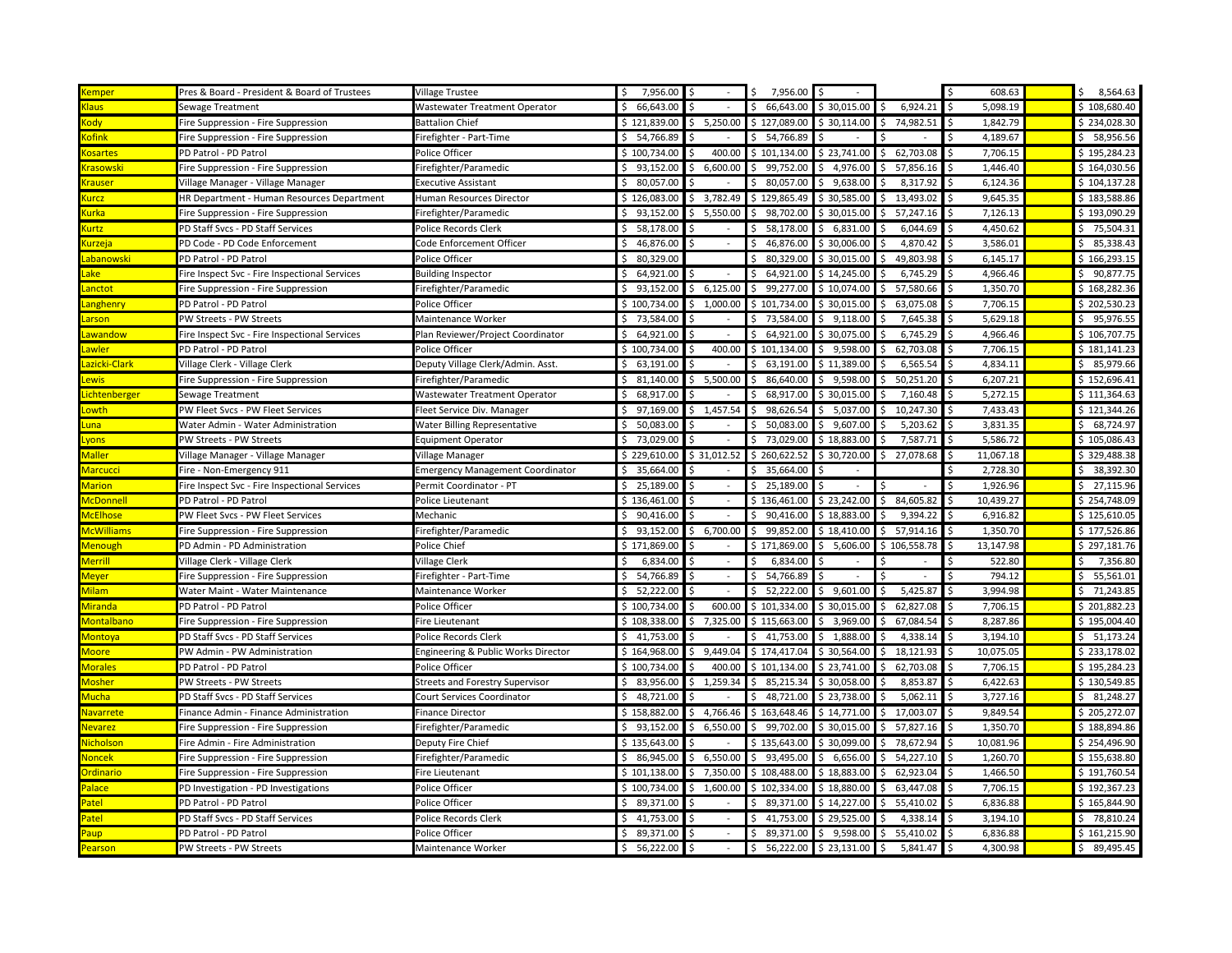| erez               | IT - Information Technology                   | <b>Application Systems Analyst</b> | \$71,270.00          | \$             | \$71,270.00     | \$30,036.00      | 7,404.95<br>Ŝ.                        | I۶<br>5,452.16  | \$114,163.11    |
|--------------------|-----------------------------------------------|------------------------------------|----------------------|----------------|-----------------|------------------|---------------------------------------|-----------------|-----------------|
| Perez              | PD Admin - PD Administration                  | Sr. Administrative Assistant       | \$76,258.00          |                | Ś.<br>76,258.00 | 6,857.00         | 7,923.21                              | 5,833.74        | \$96,871.94     |
| <sup>2</sup> ini   | PD Patrol - PD Patrol                         | Parking Enforcement Officer        | \$17,262.00          | \$             | 17,262.00<br>Ś. |                  |                                       | 1,320.54        | \$18,582.54     |
| <sup>2</sup> ini   | PD Patrol - PD Patrol                         | Police Officer                     | \$100,734.00         | 400.00         | \$101,134.00    | 9,598.00<br>\$   | 62,703.08<br>Ś                        | 7,706.15        | \$181,141.23    |
| 'inones            | PW Public Bldgs - PW Public Buildings         | <b>Building Maint. Worker II</b>   | 68,737.00            | ς              | 68,737.00       | 3,001.00         | 7,141.77                              | 5,258.38        | 84,138.15<br>Ś. |
| Plaia              | PD Patrol - PD Patrol                         | Parking Enforcement Officer        | \$37,880.00          | Ŝ.             | 37,880.00       | \$15,025.00      | 3,935.73                              | 2,897.82<br>Ŝ.  | \$59,738.55     |
| Porter             | Pres & Board - President & Board of Trustees  | Village Trustee                    | 7,956.00<br>ς.       | Ŝ.             | 7,956.00<br>ς.  |                  |                                       | 608.63          | 8,564.63<br>ς.  |
| 'owell             | PW Forestry - PW Forestry                     | Groundskeeper                      | \$74,309.00          | Ŝ.             | 74,309.00<br>Ś. | 6,823.00<br>S.   | 7,720.71                              | 5,684.64<br>Ŝ   | \$94,537.34     |
| <b>riest</b>       | Fire Inspect Svc - Fire Inspectional Services | Permit Coordinator - PT            | \$25,108.00          | Ś              | 25,108.00<br>Ś. |                  | $\sim$                                | 1,920.76        | \$27,028.76     |
| 'rigge             | Pres & Board - President & Board of Trustees  | Village Trustee                    | 7,956.00             |                | 7,956.00        |                  |                                       | 608.63          | 8,564.63<br>Ś   |
| ysh                | PD Patrol - PD Patrol                         | Police Officer                     | \$97,171.00          |                | \$<br>97,171.00 | \$<br>9,601.00   | 60,246.02<br>Ś                        | 7,433.58        | \$174,451.60    |
| amirez             | Fire Suppression - Fire Suppression           | Firefighter/Paramedic              | 93,152.00<br>\$      | 6,000.00<br>Ś  | 99,152.00<br>Ś. | 8,599.00<br>S.   | 57,508.16                             | 1,350.70        | \$166,609.86    |
| tasmussen          | Economic Dvlpmnt - Economic Development       | Village Planner                    | Ś.<br>84,910.00      |                | 84,910.00<br>Ś. | \$18,928.00      | 8,822.15                              | 6,495.62<br>I\$ | \$119,155.76    |
| <b>lebone</b>      | Sewage Treatment                              | Wastwater Treatment Supervisor     | \$96,087.00          | Ŝ.             | Ś.<br>96,087.00 | \$30,074.00      | 9,983.44                              | 7,350.66        | \$143,495.09    |
| <b>leyna</b>       | Water Maint - Water Maintenance               | Maintenance Worker                 | \$58,212.00          |                | Ś.<br>58,212.00 | \$20,183.00      | 6,048.23                              | 4,453.22        | \$88,896.44     |
| <b>hode</b>        | PD Patrol - PD Patrol                         | Police Officer                     | \$78,652.00          |                | Ś.<br>78,652.00 | 9,598.00<br>Ś.   | 48,764.24                             | 6,016.88        | \$143,031.12    |
| icha               | Fire Suppression - Fire Suppression           | Firefighter - Part-Time            | \$54,766.89          |                | 54,766.89<br>\$ |                  |                                       | 4,189.67        | \$58,956.56     |
| iedel              | PD Investigation - PD Investigations          | Police Lieutenant                  | \$137,119.00         | 1,200.00<br>Ś  | \$138,319.00    | \$23,243.00      | 85,757.78<br>ς                        | 10,489.60       | \$257,809.38    |
| <u>livas</u>       | PD Patrol - PD Patrol                         | Police Officer                     | \$74,062.00          |                | 74,062.00       | 6,656.00         | 45,918.44                             | 5,665.74        | \$132,302.18    |
| <b>logas</b>       | Fire Suppression - Fire Suppression           | Firefighter/Paramedic              | \$93,152.00          | Ŝ.<br>6,400.00 | Ś.<br>99,552.00 | 9,601.00<br>Š.   | 57,740.16<br>ς.                       | 7,126.13        | \$174,019.29    |
| losa               | Water Admin - Water Administration            | Water Billing Representative       | \$50,083.00          |                | 50,083.00<br>S. | \$14,228.00      | 5,203.62                              | 3,831.35        | \$73,345.97     |
| losas              | PW Public Bldgs - PW Public Buildings         | Custodian                          | \$17,241.00          | $\sim$         | \$17,241.00     |                  |                                       | 1,318.94        | \$18,559.94     |
| tossberg           | Fire Suppression - Fire Suppression           | Fire Lieutenant                    | \$108,338.00         | 7,150.00<br>\$ | \$115,488.00    | \$30,015.00      | 66,983.04<br>Ś                        | 1,570.90<br>I\$ | \$214,056.94    |
| tossberg           | Fire Suppression - Fire Suppression           | Firefighter/Paramedic              | \$93,152.00          | 7,125.00<br>Ś  | \$100,277.00    | \$30,015.00      | 58,160.66                             | 1,350.70        | \$189,803.36    |
| <mark>lossi</mark> | PD Comm Svcs - PD Community Services          | Social Worker                      | 79,764.00<br>\$      |                | \$<br>79,764.00 | 9,637.00<br>\$.  | 8,287.48                              | 6,101.95        | \$103,790.43    |
| abatino            | PD Patrol - PD Patrol                         | Police Officer                     | \$101,134.00         | 600.00         | \$101,734.00    | \$23,131.00      | 63,075.08                             | 7,736.75        | \$195,676.83    |
| alazar             | W Admin - PW Administration                   | Sr. Administrative Assistant       | \$54,140.00          |                | \$<br>54,140.00 | 3,208.00<br>I\$  | 5,625.15                              | 4,141.71        | \$67,114.86     |
| antiago            | PW Public Bldgs - PW Public Buildings         | <b>Building Maint. Worker I</b>    | \$73,169.00          |                | Ś.<br>73,169.00 | \$18,883.00      | 7,602.26                              | 5,597.43        | \$105,251.69    |
| antos              | PW Engineering - PW Engineering               | Engineering Technician             | \$69,555.00          | Ŝ.             | \$<br>69,555.00 | \$18,908.00      | 7,226.76                              | 5,320.96        | \$101,010.72    |
| chwartz            | Economic Dvlpmnt - Economic Development       | Associate Planner                  | \$5,931.00           |                | 55,931.00<br>Ś. | 9,605.00<br>Ŝ.   | 5,811.23                              | 4,278.72        | \$75,625.95     |
| cott               | HR Department - Human Resources Department    | <b>HR Generalist</b>               | \$72,917.00          | \$             | 72,917.00       | \$23,160.00      | 7,576.08                              | 5,578.15        | \$109,231.23    |
| enese              | PD Staff Svcs - PD Staff Services             | Property Custodian                 | 48,721.00            |                | 48,721.00       | \$18,868.00      | 5,062.11                              | 3,727.16        | 76,378.27<br>\$ |
| hah                | PW Engineering - PW Engineering               | Assistant Village Engineer         | 92,429.00            | ¢              | 92,429.00       | \$18,937.00      | 9,603.37                              | 7,070.82        | \$128,040.19    |
| iodin              | Economic Dvlpmnt - Economic Development       | Administrative Assistant           | \$50,720.00          | Ŝ.             | 50,720.00<br>Ś. | \$19,970.00      | 5,269.81<br>Ś                         | 3,880.08        | \$79,839.89     |
| konieczna          | PD Investigation - PD Investigations          | Police Officer                     | \$99,734.00          | \$1,600.00     | \$101,334.00    | \$18,883.00      | 62,827.08                             | 7,629.65        | \$190,673.73    |
| neider             | PW Public Bldgs - PW Public Buildings         | Custodian                          | \$22,682.00          |                | \$22,682.00     |                  |                                       | 1,735.17        | \$24,417.17     |
| poo                | HR Department - Human Resources Department    | Payroll & Benefits Specialist      | \$80,057.00          |                | 80,057.00<br>\$ | \$3,716.00       | 8,317.92                              | 6,124.36        | \$98,215.28     |
| tallings           | Fire Suppression - Fire Suppression           | Firefighter - Part-Time            | Ś.<br>54,766.89      |                | 54,766.89<br>Ś. |                  |                                       | 794.12          | \$5,561.01      |
| telle              | PW Engineering - PW Engineering               | Village Engineer/Asst. Dir. of PW  | \$111,483.00         | 3,344.49<br>Ś  | \$114,827.49    | \$30,567.00      | 11,930.58<br>Ś                        | 8,528.45        | \$165,853.52    |
| tolzman            | Fire Suppression - Fire Suppression           | Firefighter/Paramedic              | 86,945.00<br>\$      | 5,500.00       | 92,445.00<br>\$ | 8,386.00<br>l \$ | 53,618.10                             | 6,651.29        | \$161,100.39    |
| totz               | PD Patrol - PD Patrol                         | Police Officer                     | \$100,734.00         | 1,000.00<br>Ś  | \$101,734.00    | \$30,015.00      | 63,075.08                             | 7,706.15        | \$202,530.23    |
| tromberg           | PD Staff Svcs - PD Staff Services             | Police Records Aide                | \$26,390.00          |                | \$26,390.00     |                  |                                       | 2,018.84        | \$28,408.84     |
| <b>Sullivan</b>    | Finance Admin - Finance Administration        | Receptionist                       | \$43,002.00          |                | Ś.<br>43,002.00 | \$30,159.00      | 4,467.91                              | 3,289.65        | \$80,918.56     |
| wanson             | Fire Suppression - Fire Suppression           | irefighter - Part-Time             | \$54,766.89          | $\zeta$        | Ś.<br>54,766.89 |                  |                                       | 4,189.67        | \$58,956.56     |
| szczepania         | PD Staff Svcs - PD Staff Services             | Police Records Clerk               | 42,566.00<br>\$      | \$             | 42,566.00<br>Ś. | 6,856.00<br>\$   | 4,422.61                              | 3,256.30        | \$57,100.91     |
| <b>Tempera</b>     | Finance Gen Acc - Finance General Accounting  | Account Technician I               | 71,585.00<br>Ś.      | ς.             | 71,585.00       | 3,057.00         | 7,437.68                              | 5,476.25        | 87,555.93<br>Ś. |
| <b>Thielen</b>     | PW Fleet Svcs - PW Fleet Services             | Mechanic                           | 83,505.00<br>$\zeta$ | Ŝ.             | 83,505.00<br>Ś. | \$18,883.00      | 8,676.17                              | 6,388.13        | \$117,452.30    |
| <b>Thorson</b>     | Finance Gen Acc - Finance General Accounting  | Accountant                         | \$71,524.00          | Ŝ.             | \$71,524.00     | 5,004.00<br>S.   | 7,431.34                              | 5,471.59        | \$89,430.93     |
| Throgmartin        | PW Admin - PW Administration                  | Sr. Administrative Assistant       | \$76,257.00          | S              | 76,257.00<br>S. | \$23,166.00      | 7,923.10                              | 5,833.66        | \$113,179.76    |
| <b>Trojniak</b>    | PD Patrol - PD Patrol                         | Police Officer                     | \$100,734.00         | 600.00<br>Ś    | \$101,334.00    | \$9,259.00       | 62,827.08                             | 7,706.15        | \$181,126.23    |
| <u>iyrrell</u>     | PD Investigation - PD Investigations          | Police Officer                     | \$3,685.00           | l \$<br>$\sim$ |                 |                  | $$3,685.00 \$9,598.00 \$51,884.70 \$$ | 6,401.90        | \$151,569.60    |